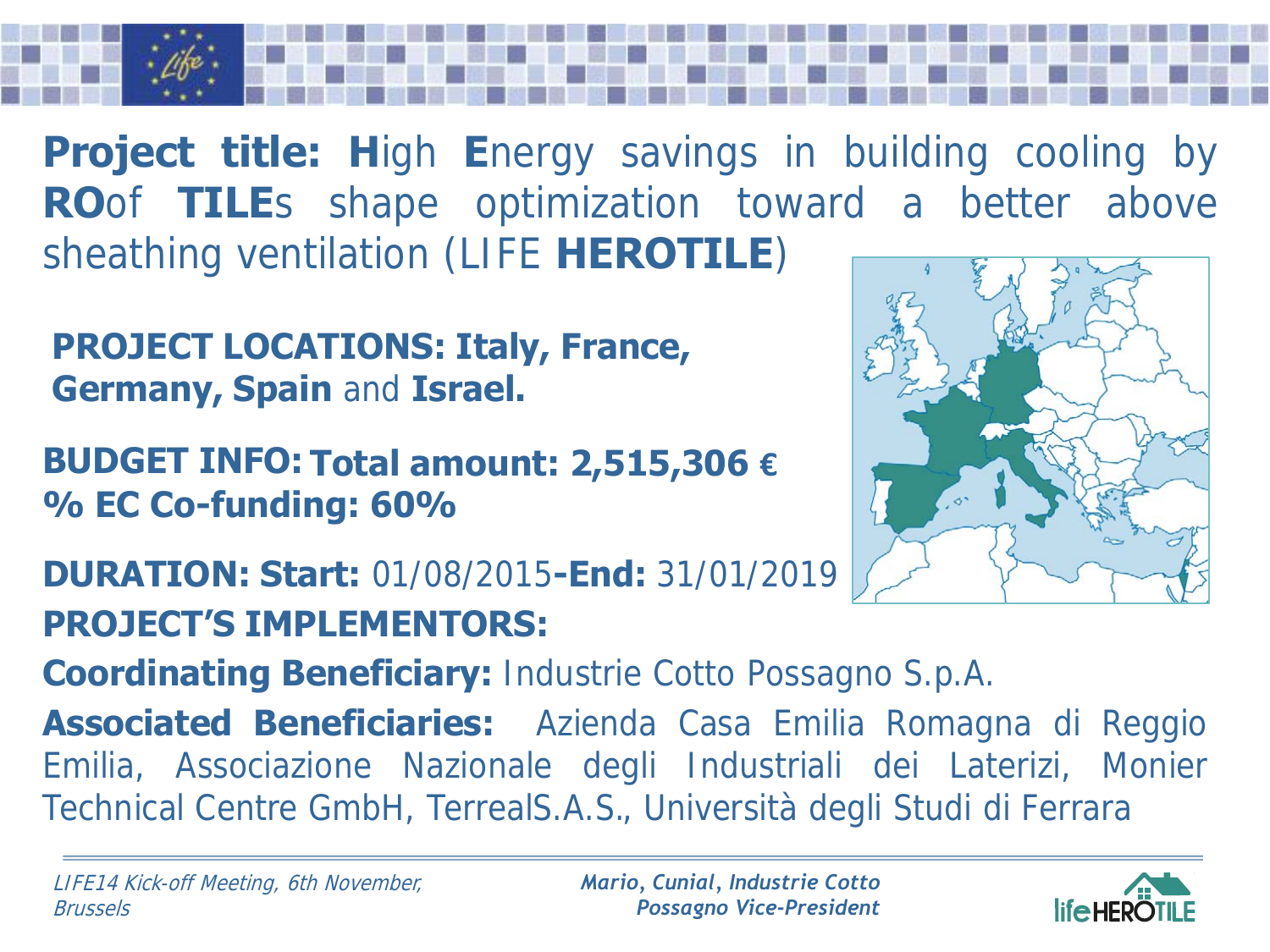## **OBJECTIVES & SCOPE**

- 1) Realize two pilot plants to produce two new types of roof tiles (**Marseillaise** and **Portuguese** tiles).
- 2) Realize two real scale test buildings, with different roofs each, to test new tile performances in two different locations (Italy and Israel) and two demonstrator buildings located in Mediterranean regions (Italy and Spain).
- 3) Realize in addition a practical and simpli ed free-license software for architects and technicians – SENSAPIRO Software ENergy SAvings PItched ROofs, able to predict the energy performance of the same building in changing only the roof configuration.



LIFE14 Kick-off Meeting, 6th November, Brussels

*Mario, Cunial, Industrie Cotto Possagno Vice-President*

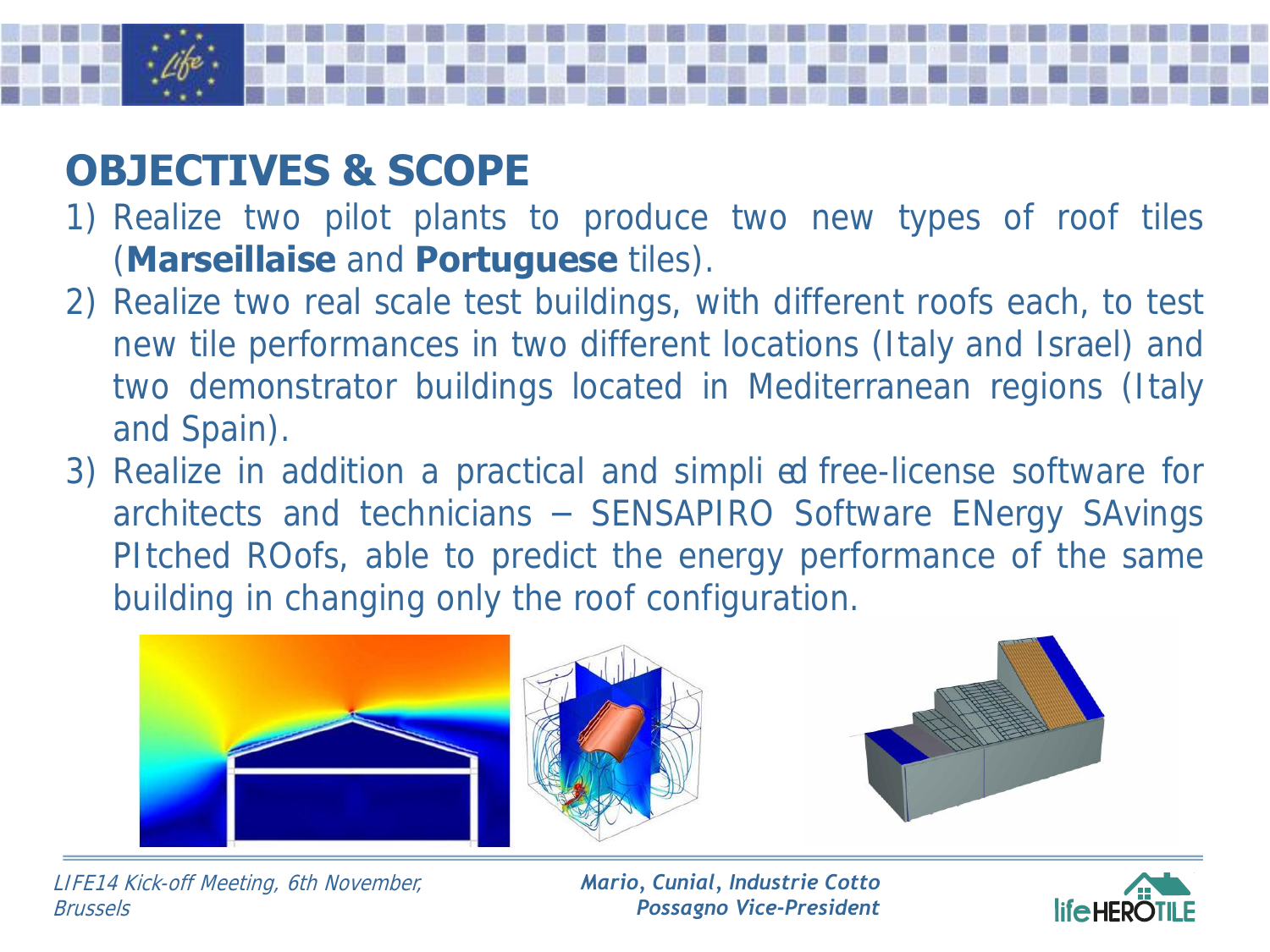

## **EXPECTED IMPACTS**

Considering that the tiles types to re-design and produce in the pilot plants cover more than 60% of European roofs, LIFE HEROTILE will cover a good market share, above all in the Mediterranean basin Countries with **130 million of population in South Europe** correspond to almost **5.2 billion of square meters of house floor space**.

## **Reduction targets** (South Europe) :

- **10% Greenhouse gas emissions**
- **50% Carbon footprint** of building space cooling (in comparison with standard pitched roof )
- **5% Air pollution**
- **5% Electrical power for air conditioning** in urban area
- **25% Maximum** under-tile air **temperature**
- **50% Specific cooling power**